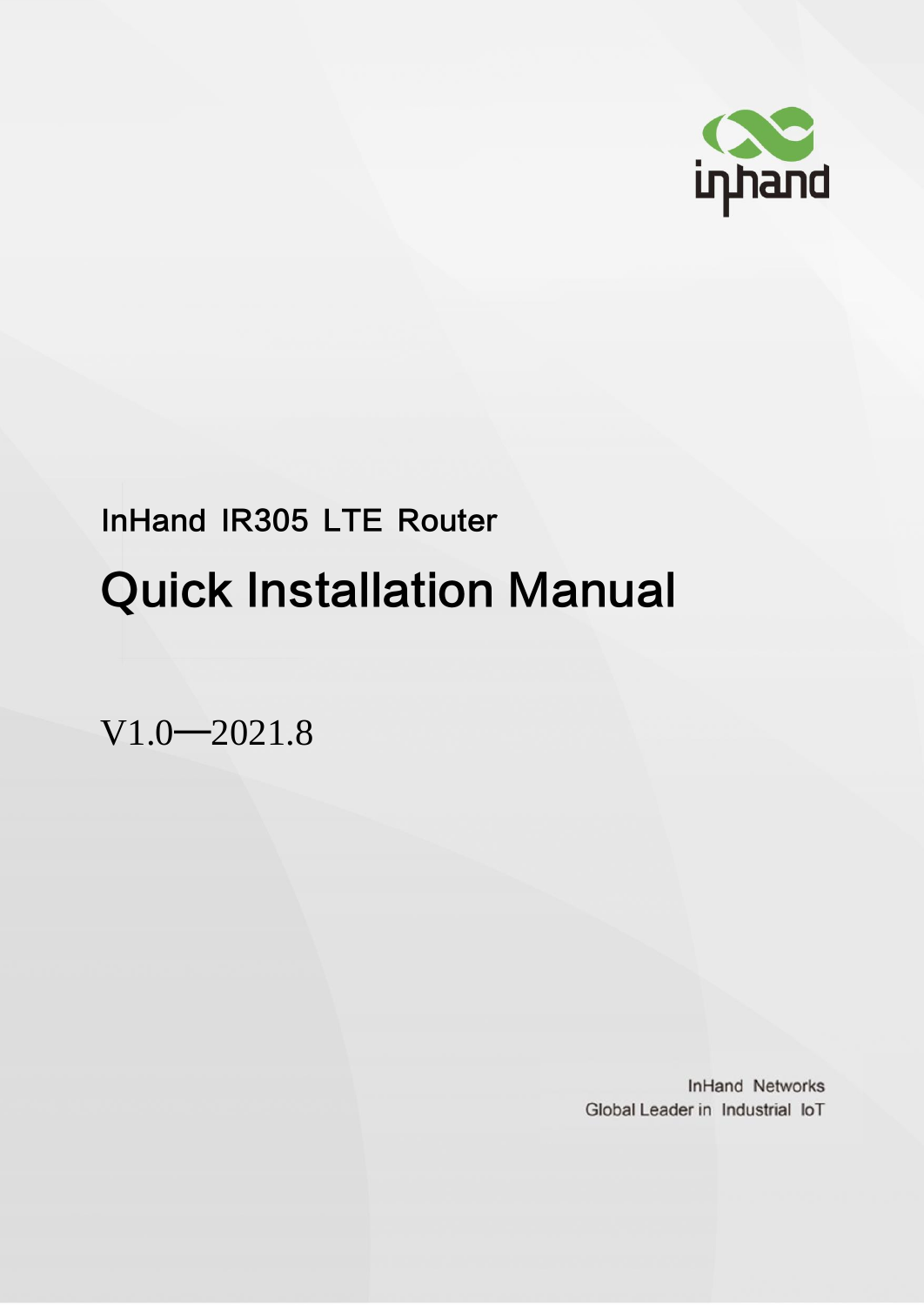

#### Contents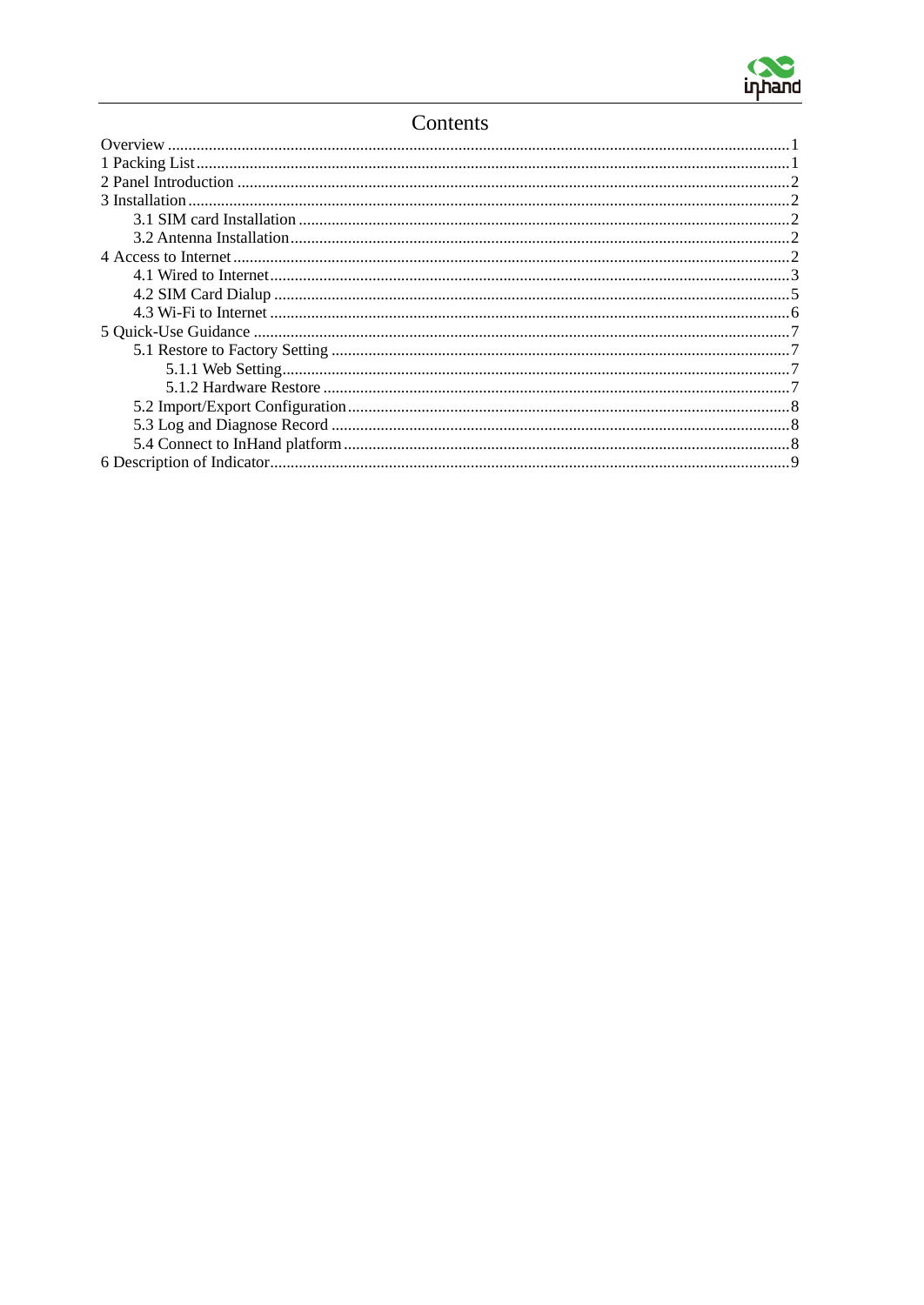

# **Overview**

<span id="page-2-0"></span>This manual is a guide for the installation and operation of IR305 routers from InHand Networks. Please confirm the product model and packaging accessories (power terminal, antenna), and purchase SIM cards from local network operators

All statements, information and recommendations in this manual do not constitute any expressed or implied warranty.

# <span id="page-2-1"></span>**1 Packing List**

Each ER305 product includes common accessories, please check carefully when you receive our products. If there is any missing or damage, please contact InHand sales staff.

InHand can provide customers with optional accessories according to different field. Please refer to the list of optional accessories for detailed information.

Common accessories

| Accessories             | Unit | Remarks                             |
|-------------------------|------|-------------------------------------|
| <b>IR305</b>            |      |                                     |
| Mounting fittings       | ↑    | Hanging                             |
| Factory terminal        |      | 7 PIN                               |
| Certificate and product |      | IR305 has 1 year of warranty period |
| warrant card            |      |                                     |

Optional accessories

| Accessories                | Unit | Remarks |
|----------------------------|------|---------|
| Ethernet cable             |      |         |
| 4G antenna                 |      |         |
| Wi-Fi antenna              |      |         |
| Power adaptor              |      |         |
| Din rail mounting fittings |      |         |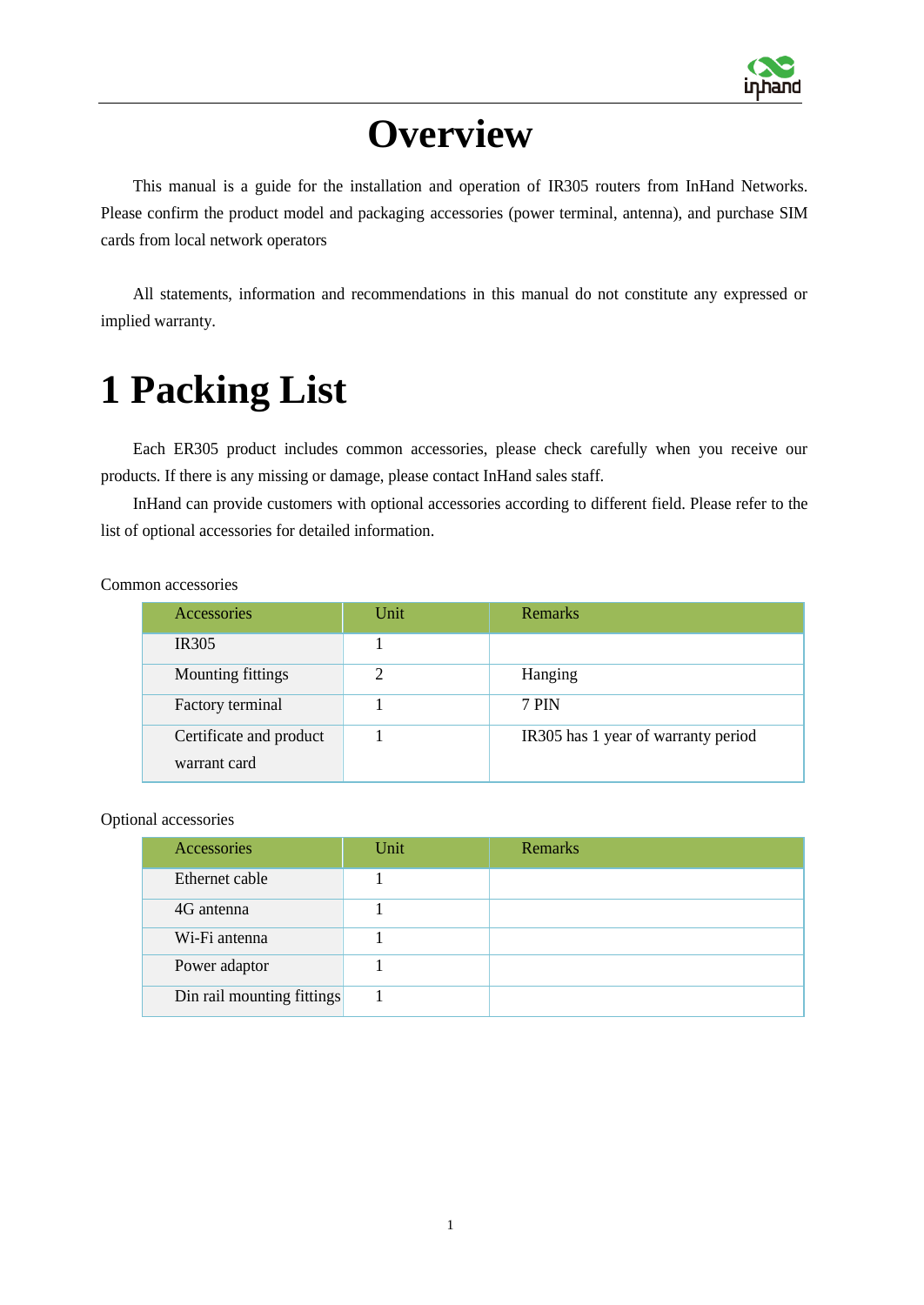

# <span id="page-3-0"></span>**2 Panel Introduction**





# <span id="page-3-1"></span>**3 Installation**

Precautions for installation:

- Power supply: 12V DC, please pay attention to the power voltage level. Environment: Working temperature: -25℃~70℃, storage temperature: -40℃~85℃, relative humidity: 5%~95% (no frosting), equipment surface may be high temperature, please consider the surrounding environment before installation. Device should be installed in the restricted area.
- Avoid direct sunlight, away from heat source or strong electromagnetic interference
- Check for cables and connectors required for installation.

### <span id="page-3-2"></span>3.1 SIM card Installation

IR305 supports dual nano SIM card. Stick Stab the hole on the left of the SIM card slot to eject it. Then insert SIM card.

# <span id="page-3-3"></span>3.2 Antenna Installation

Rotate the metal interface clockwise until the movable part cannot be rotated, do not hold the black glue stick to twist the antenna.

# <span id="page-3-4"></span>**4 Access to Internet**

IR305 supports three ways of accessing to Internet: wired, cellular and Wi-Fi.

When IR305 does not access to Internet via cellular, please disable Cellular in "Network>>Cellular", otherwise the device will restart after trying dial up and fail for several times.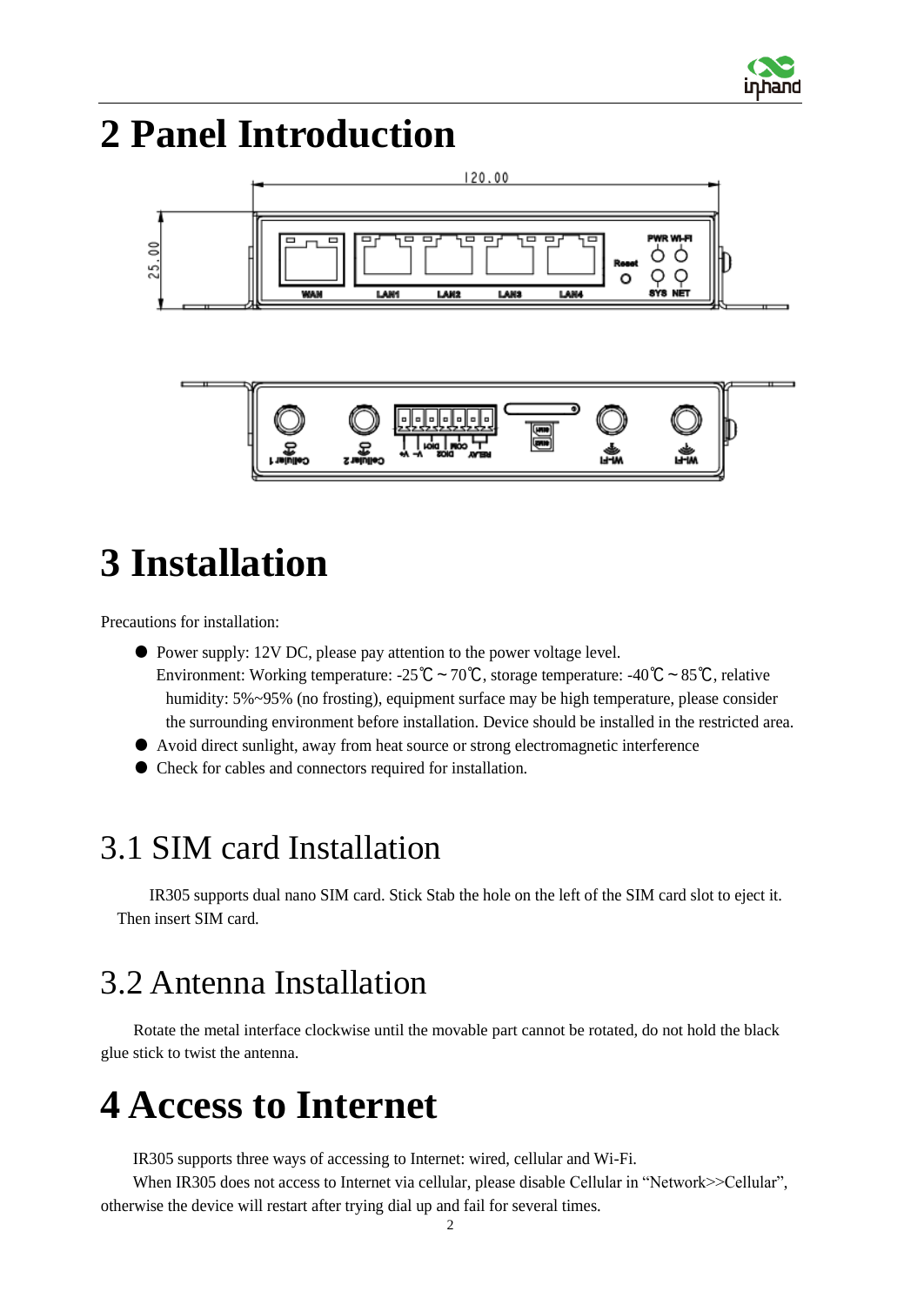

| System | <b>Network</b> | Services | Firewall | <b>VPN</b> | <b>Tools</b> | <b>Status</b> |                                                       |
|--------|----------------|----------|----------|------------|--------------|---------------|-------------------------------------------------------|
|        |                |          |          |            |              |               | Your password have security risk, please click here t |
|        |                |          |          |            |              |               | <b>Cellular</b>                                       |
| Enable |                |          |          |            |              |               |                                                       |
|        | Cancel         |          |          |            |              |               |                                                       |
|        |                |          |          |            |              |               |                                                       |

### <span id="page-4-0"></span>4.1 Wired to Internet

Step 1: Connect power and Ethernet cable to IR305, connect WAN/LAN1 port to public network, and one of LAN to PC.

Step 2: Configure PC to be in the same network segment as the IP address of the router.

(1) Enable PC to obtain an IP address from DHCP automatically (recommended).

(2) Or configure a fixed IP address in the same network segment as the router for PC. The IP address should be one of the address in 192.168.2.2~192.168.2.254, Subnet mask should be 255.255.255.0, and Default gateway should be 192.168.2.1. DNS server should be 8.8.8.8 or the address of ISP's DNS server.

| General                                                                                                                                                                               |                   |          | General                                                                                                          |                                                                   |
|---------------------------------------------------------------------------------------------------------------------------------------------------------------------------------------|-------------------|----------|------------------------------------------------------------------------------------------------------------------|-------------------------------------------------------------------|
| You can get IP settings assigned automatically if your network<br>supports this capability. Otherwise, you need to ask your network<br>administrator for the appropriate IP settings. |                   |          | You can get IP settings assigned automatically if your network<br>administrator for the appropriate IP settings. | supports this capability. Otherwise, you need to ask your network |
| Obtain an IP address automatically                                                                                                                                                    |                   |          | Obtain an IP address automatically                                                                               |                                                                   |
| Use the following IP address:                                                                                                                                                         |                   |          | Use the following IP address:                                                                                    |                                                                   |
| IP address:                                                                                                                                                                           | ×<br>$\mathbf{r}$ |          | IP address:                                                                                                      | 192.168.2.2                                                       |
| Subnet mask:                                                                                                                                                                          |                   |          | Subnet mask:                                                                                                     | 255.255.255.0                                                     |
| Default gateway:                                                                                                                                                                      |                   |          | Default gateway:                                                                                                 | 192.168.2.1                                                       |
| Obtain DNS server address automatically                                                                                                                                               |                   |          | Obtain DNS server address automatically                                                                          |                                                                   |
| Use the following DNS server addresses                                                                                                                                                |                   |          | Use the following DNS server addresses                                                                           |                                                                   |
| Preferred DNS server:                                                                                                                                                                 |                   |          | Preferred DNS server:                                                                                            | 8.8.8.8.8                                                         |
| Alternate DNS server:                                                                                                                                                                 |                   |          | Alternate DNS server:                                                                                            |                                                                   |
| Validate settings upon exit                                                                                                                                                           |                   | Advanced | Validate settings upon exit                                                                                      | Advanced                                                          |

Step 3: Access to the default IP address 192.168.2.1 in a browser, enter username and password (adm/123456 by default) in pop-up window and then access to router's WEB management page. If the browser alarms the connection is not private, show advanced, and proceed to access to the address.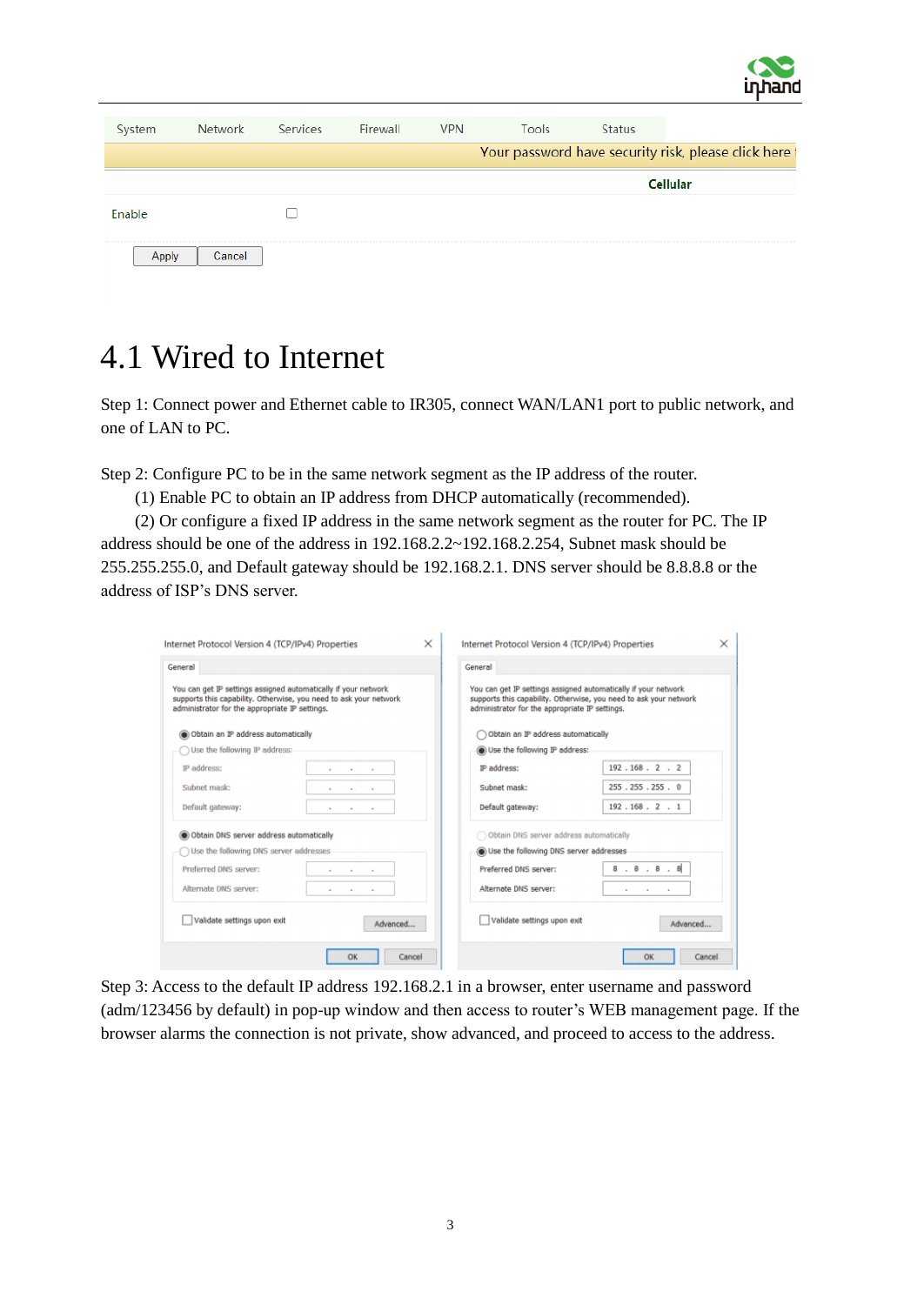

| <b>Router Login</b> |       |
|---------------------|-------|
| Username            |       |
| Password            |       |
|                     | Login |

Step 4: Create a WAN port in "Network >> WAN" in the left menu. Configure an IP address for WAN port and let the router connect to Internet.

There are there methods to obtain IP address: Dynamic DHCP (recommend). Static IP (Click Apply & Save after configure manually) and ADLS Dialup (Click Apply & Save after configure manually).

|                                                                                                                                                     | <b>WAN</b>                                                                                                                                                                                                          |
|-----------------------------------------------------------------------------------------------------------------------------------------------------|---------------------------------------------------------------------------------------------------------------------------------------------------------------------------------------------------------------------|
| <b>Type</b><br><b>Shared Connection(NAT)</b><br><b>Default Route</b><br><b>MAC Address</b><br><b>MTU</b>                                            | Dynamic Address (DHCP) v<br>✔<br>✔<br>00:18:05:30:50:01<br>Default<br>Clone<br>Default $\sqrt{1500}$                                                                                                                |
| Cancel<br>Apply                                                                                                                                     | Obtain IP address by Dynamic Address (DHCP)<br><b>WAN</b>                                                                                                                                                           |
| Type<br><b>Shared Connection(NAT)</b><br><b>Default Route</b><br><b>MAC Address</b><br><b>IP Address</b><br><b>Netmask</b><br>Gateway<br><b>MTU</b> | Static IP<br>$\overline{\mathbf{v}}$<br>$\blacktriangledown$<br>$\blacktriangledown$<br>00:18:05:30:50:01<br>Clone<br>Default<br>192.168.1.29<br>255.255.255.0<br>192.168.1.1<br>Default $\blacktriangleright$ 1500 |
| <b>Multi-IP Settings</b><br><b>IP Address</b><br><b>Netmask</b>                                                                                     | <b>Description</b>                                                                                                                                                                                                  |
|                                                                                                                                                     |                                                                                                                                                                                                                     |
|                                                                                                                                                     |                                                                                                                                                                                                                     |
|                                                                                                                                                     |                                                                                                                                                                                                                     |
| Apply<br>Cancel                                                                                                                                     |                                                                                                                                                                                                                     |

Obtain IP address by Static IP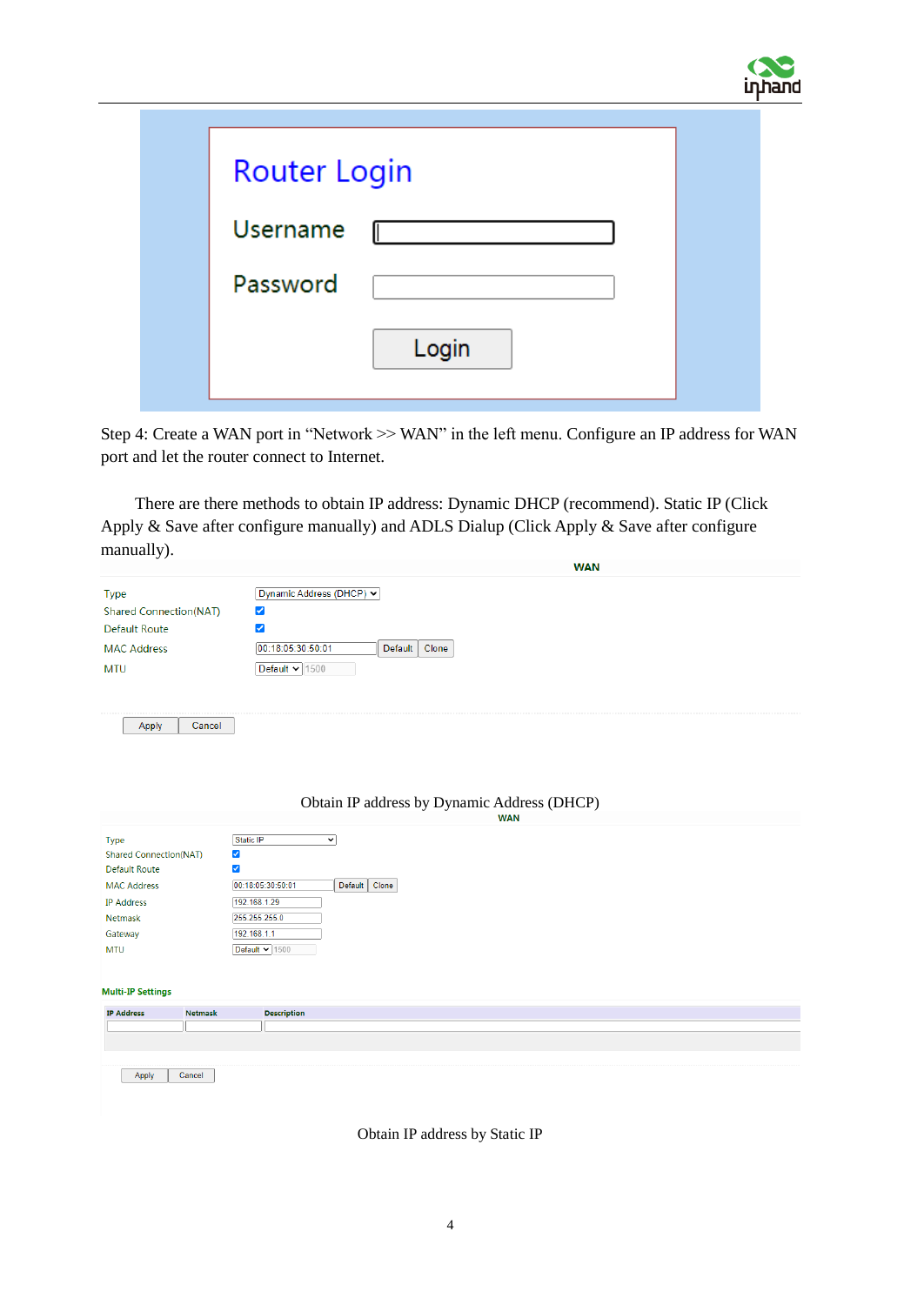

| <b>Type</b>                                           |                                           |
|-------------------------------------------------------|-------------------------------------------|
|                                                       | <b>ADSL Dialup (PPPoE)</b><br>$\check{~}$ |
| <b>Shared Connection(NAT)</b><br>$\blacktriangledown$ |                                           |
| $\blacktriangledown$<br><b>Default Route</b>          |                                           |
| <b>MAC Address</b>                                    | 00:18:05:30:50:01<br>Clone<br>Default     |
| <b>MTU</b>                                            | Default $\vee$ 1492                       |
| <b>ADSL Dialup (PPPoE) Settings</b>                   |                                           |
| <b>Username</b>                                       |                                           |
| Password                                              |                                           |
| <b>Static IP</b>                                      |                                           |
| <b>Connection Mode</b>                                | <b>Always Online</b><br>$\check{~}$       |
| <b>Show Advanced Options</b><br>U                     |                                           |
| Cancel<br>Apply                                       |                                           |

#### Obtain IP address by ADSL Dialup

 $\frac{1}{2}$ 

#### Step 5: Check the connectivity in "Tools >> PING".

|                       |                    | <b>FING</b> |
|-----------------------|--------------------|-------------|
| Host                  | 8.8.8.8<br>Ping    |             |
| <b>Ping Count</b>     |                    |             |
| Packet Size           | <b>Bytes</b><br>32 |             |
| <b>Expert Options</b> |                    |             |
|                       |                    |             |
|                       |                    |             |

PING 8.8.8.8 (8.8.8.8): 32 data bytes<br>40 bytes from 8.8.8.8: seq=0 ttl=108 time=63.139 ms<br>40 bytes from 8.8.8.8: seq=1 ttl=108 time=61.144 ms<br>40 bytes from 8.8.8.8: seq=2 ttl=108 time=61.688 ms<br>40 bytes from 8.8.8.8: seq= --- 8.8.8.8 ping statistics ---<br>4 packets transmitted, 4 packets received, 0% packet loss<br>round-trip min/avg/max = 61.144/62.100/63.139 ms

### <span id="page-6-0"></span>4.2 SIM Card Dialup

Step 1: Insert the SIM card when device is power off. Connect 4G antenna to the router, and connect PC to router. Then power on.

Note:

When insert or plug out SIM card, please unplug the power cable to prevent data loss or damage the router.

Step 2: Open a browser and access to router's WEB management page. (refer to 4.1)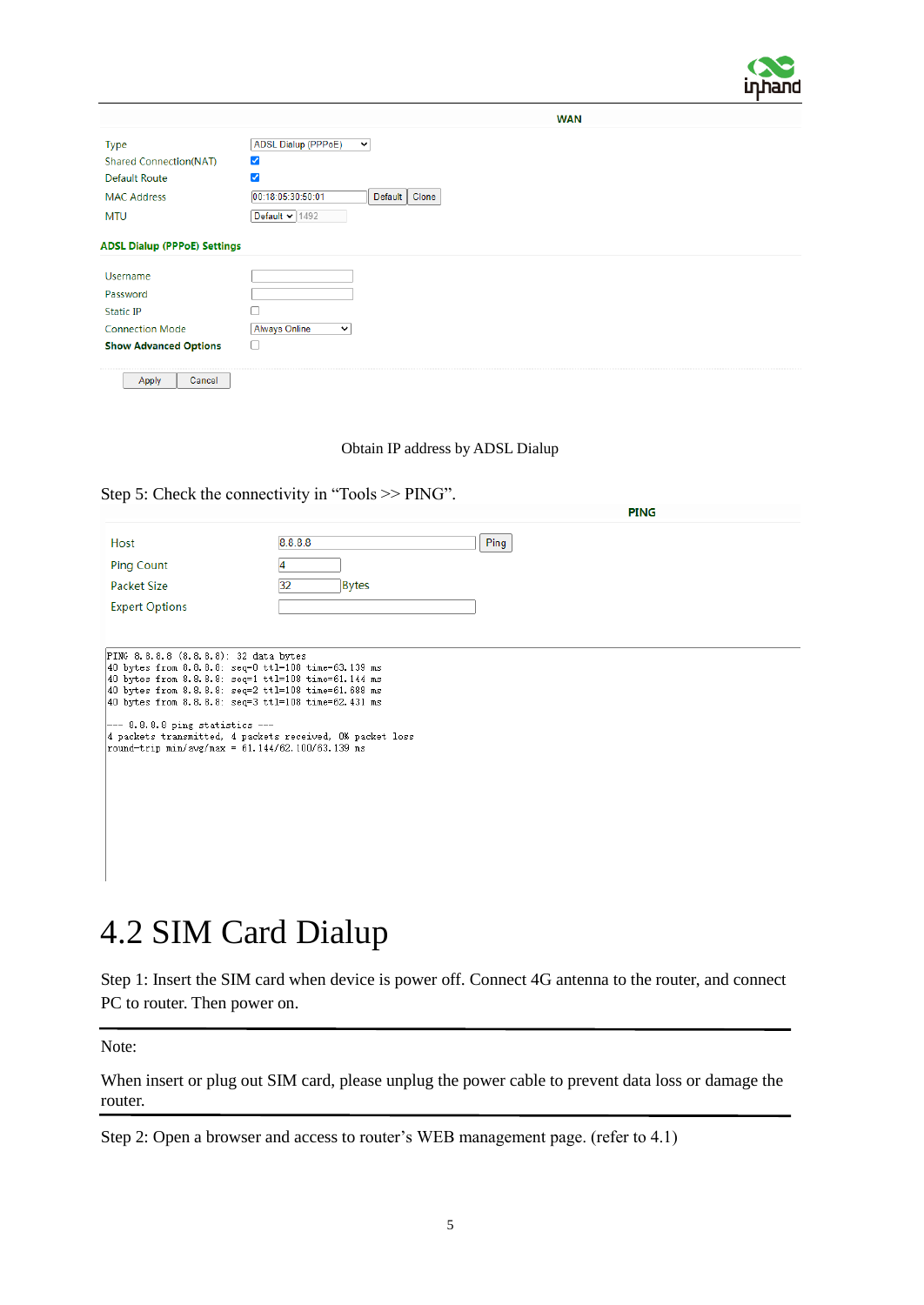

Step 3: Click "Network >> Cellular", set profile. The device enables the cellular by default, it will connect to Internet within a few minutes. If the device cannot connect to Internet, please disable and restart dialup. (If you use a private network SIM card, you also need to configure APN parameter)

|                                                                                                                                                                                                                                                                                                  |                                                                                                                                                                                                                       |                              | <b>Cellular</b>            |                 |          | $-10$ |
|--------------------------------------------------------------------------------------------------------------------------------------------------------------------------------------------------------------------------------------------------------------------------------------------------|-----------------------------------------------------------------------------------------------------------------------------------------------------------------------------------------------------------------------|------------------------------|----------------------------|-----------------|----------|-------|
| Enable<br>Time schedule<br><b>PPPoE Bridge</b><br><b>Shared Connection(NAT)</b><br><b>Default Route</b><br><b>SIM1 Network Provider</b><br><b>Network Select Type</b><br><b>Static IP</b><br><b>Connection Mode</b><br><b>Redial Interval</b><br><b>Show Advanced Options</b><br><b>Profiles</b> | $\overline{\mathbf{v}}$<br>ALL v Schedule Management<br>$\blacktriangledown$<br>$\overline{\mathbf{v}}$<br>Profiles 1<br>Auto<br>$\checkmark$<br>п<br><b>Always Online</b><br>$\checkmark$<br>30<br>Seconds<br>$\Box$ | $\blacktriangleright$ Manage |                            |                 |          |       |
| Index                                                                                                                                                                                                                                                                                            | <b>APN</b>                                                                                                                                                                                                            | <b>Access Number</b>         | <b>Authentication Type</b> | <b>Username</b> | Password |       |
|                                                                                                                                                                                                                                                                                                  |                                                                                                                                                                                                                       | *99#                         | Auto                       |                 |          |       |
|                                                                                                                                                                                                                                                                                                  |                                                                                                                                                                                                                       | *99#                         | Auto<br>$\check{~}$        |                 |          |       |
|                                                                                                                                                                                                                                                                                                  |                                                                                                                                                                                                                       |                              |                            |                 |          | Add   |
| Apply<br>Cancel                                                                                                                                                                                                                                                                                  |                                                                                                                                                                                                                       |                              |                            |                 |          |       |

Step 4: Check the dialup status in "Status", if it shows Connected and there is IP address and other dialup parameters, the router has connect to Internet by SIM card.

#### <span id="page-7-0"></span>4.3 Wi-Fi to Internet

Step 1: Connect Wi-Fi antenna, and connect PC to the device. Access to router's WEB management page. (refer to 4.1)

Step 2: Set Wi-Fi mode: AP or STA.

AP mode (default mode): IR305 acts as an accsess point to radiate wireless signals, and other terminal devices can connect this device to access the Internet. It is necessary to ensure that IR305 itself has been connected to the Internet through wired or cellular. AP mode supports setting SSID name and encryption authentication mode, and terminal devices will need to input password when connecting.

|                          | <b>WLAN</b>                                                                                              |
|--------------------------|----------------------------------------------------------------------------------------------------------|
| Enable                   | ✓                                                                                                        |
| <b>SSID Broadcast</b>    |                                                                                                          |
| Mode                     | 802.11b/g/n $\sim$                                                                                       |
| Channel                  | v (Note: if you want to use wireless WDS function, the channel must be consistent with the top AP)<br>11 |
| <b>SSID</b>              | inhand                                                                                                   |
| <b>Auth Mode</b>         | <b>OPEN</b><br>$\check{ }$                                                                               |
| <b>Encryption Method</b> | NONE $\sim$                                                                                              |
| Bandwidth                | $20MHz \rightarrow$                                                                                      |
| <b>Enable WDS</b>        |                                                                                                          |
|                          |                                                                                                          |
| Cancel<br>Apply          |                                                                                                          |

STA mode: IR305 connects to other AP Wi-Fi device to access the Internet.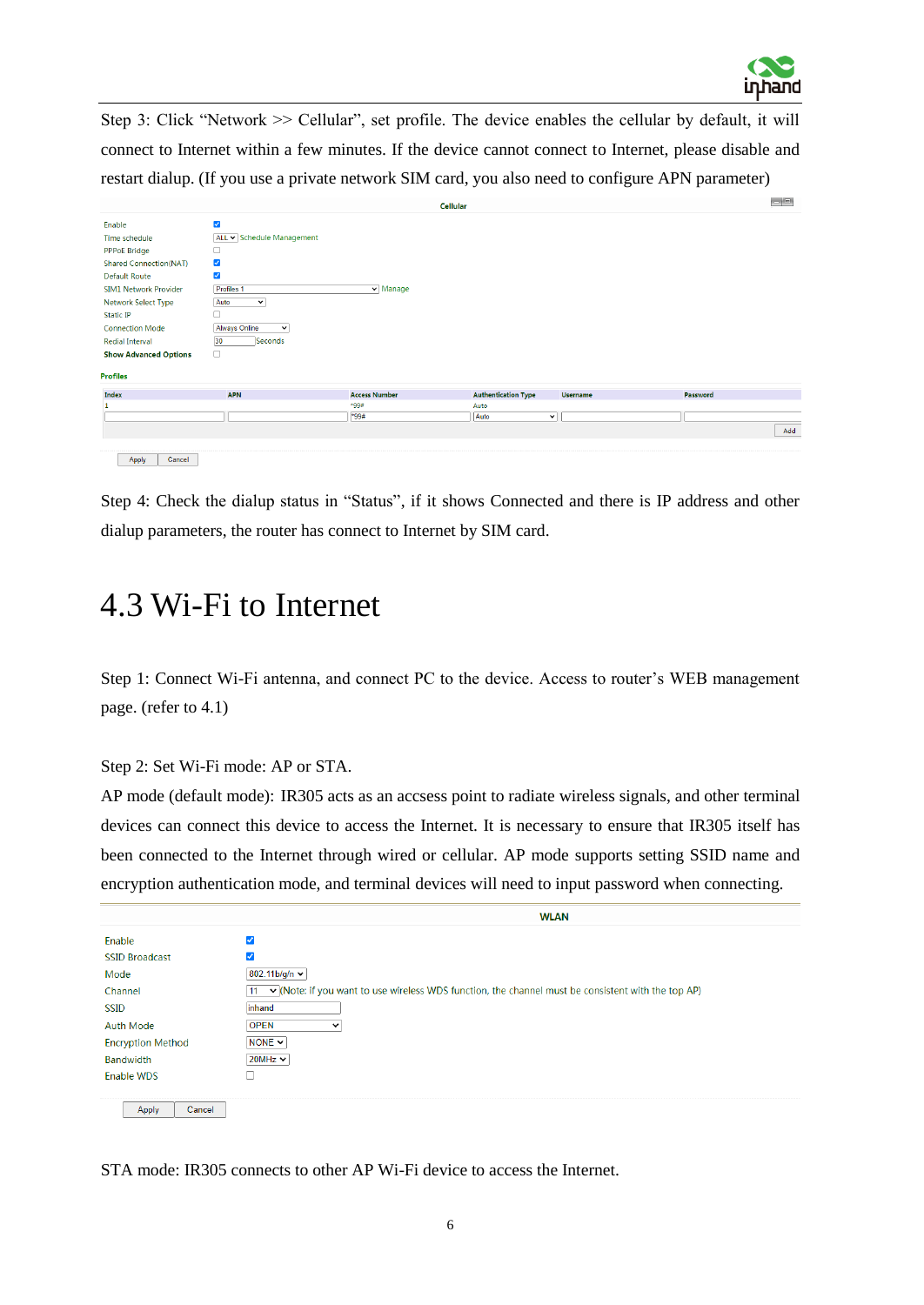

1. Select WLAN Type to STA in "Network>>Switch WLAN Mode" and save. Then reboot the router.

|                  | <b>Switch WLAN Mode</b>        |
|------------------|--------------------------------|
| <b>WLAN Type</b> | STA v (*Reboot to take effect) |
| Cancel           |                                |

2. Click "Scan" to scan available AP in "Network>>WLAN Client", and click Connect to choose one of AP.

|                                | <b>WLAN Client</b>  |
|--------------------------------|---------------------|
|                                |                     |
| Enable<br>Mode                 | $802.11 b/g/n \sim$ |
| <b>SSID</b>                    | Scan<br>linhand     |
|                                | $\check{ }$         |
| Auth Mode<br>Encryption Method | NONE $\sim$         |
| Cancel<br>Apply                |                     |

- 3. Configure Wi-Fi parameters and save. Then check the connection status in "Status".
- 4. Configure WAN mode in "Network>>WAN(STA)", set WAN parameters for Wi-Fi.

# <span id="page-8-0"></span>**5 Quick-Use Guidance**

### <span id="page-8-1"></span>5.1 Restore to Factory Setting

#### <span id="page-8-2"></span>**5.1.1 Web Setting**

Login to the WEB management page, click on the "System>> Config Management" menu in the navigation tree. Click "Restore default configuration" button, router will restore to default settings after reboot.

| <b>Router Configuration</b>              |         |        |        | <b>Config Management</b> |
|------------------------------------------|---------|--------|--------|--------------------------|
| No file selected.                        | Browse. | Import | Backup |                          |
| Restore default configuration            |         |        |        |                          |
| $\Box$ Disable the hardware reset button |         |        |        |                          |
| <b>Network Provider</b>                  |         |        |        |                          |
| No file selected.                        | Browse  | Import | Backup |                          |
| ---------                                |         |        |        |                          |

#### <span id="page-8-3"></span>**5.1.2 Hardware Restore**

To restore to default settings via the reset button, please perform the following steps: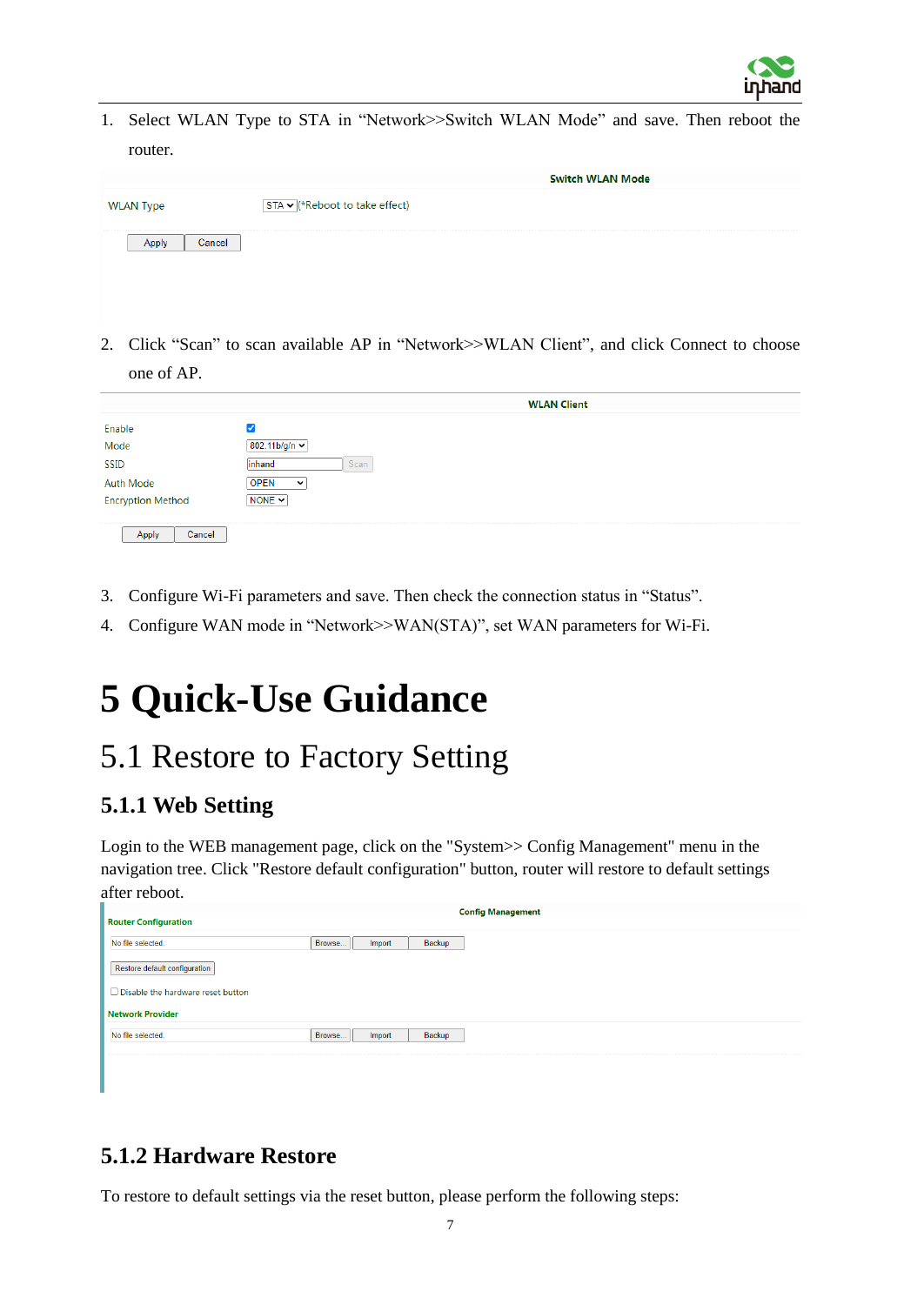

1. Press the RESET button immediately after power on the device.

2. System indicator will blink after a few seconds, and after blinking for about half a minute, it will be steady on.

3. Release RESET button, System indicator will blink, and press the RESET button again.

4. When System indicator blinks slowly, release the RESET button. The device has been restored to default settings and will start up normally later.

# <span id="page-9-0"></span>5.2 Import/Export Configuration

Click "System >> Config Management", click "Browse" in Router Configuration, select a configuration file, and click Import to import the configuration file to the router. Click Backup running-config to export configuration.

# <span id="page-9-1"></span>5.3 Log and Diagnose Record

Click "Status >> log" and check the system log in router. Click Download Log File button to download log from router, and click Download System Diagnosing Data to download diagnose record from router.

## <span id="page-9-2"></span>5.4 Connect to InHand platform

Make sure that router has already connect to Internet. Click "Service>>Device Manager" to set router to connect to DM. iot.inhand.com.cn is the server for China, and iot.inhandnetworks.com is the server for global.

Fill in your DM account in Registered Account then click "Apply" to save the configuration.

If you don't have DM account, please click "Sign up/Sign in" after select server, then you will be directed to InHand Device Manager website, please follow the instruction to register an account.

|                             |                          | <b>Device Manager</b> |
|-----------------------------|--------------------------|-----------------------|
| Enable                      | M                        |                       |
| Service Type                | Device Manager $\sim$    |                       |
| Server                      | iot.inhandnetworks.com v |                       |
| <b>Secure Channel</b>       | ✓                        |                       |
| <b>Registered Account</b>   |                          | Sign up/Sign in       |
| LBS info Upload Interval    |                          | <b>Hours</b>          |
| Series Info Upload Interval |                          | Hours                 |
| <b>Channel Keepalive</b>    | 30                       | Seconds               |
|                             |                          |                       |
| Cancel<br>Apply             |                          |                       |

Login your account in Device Manager, and add your device in "Gateways", named your device and fill in the serial number from device, then you can manage your router in DM.

You can find the serial number in "Status>>System", or you can find it at the back of the device.